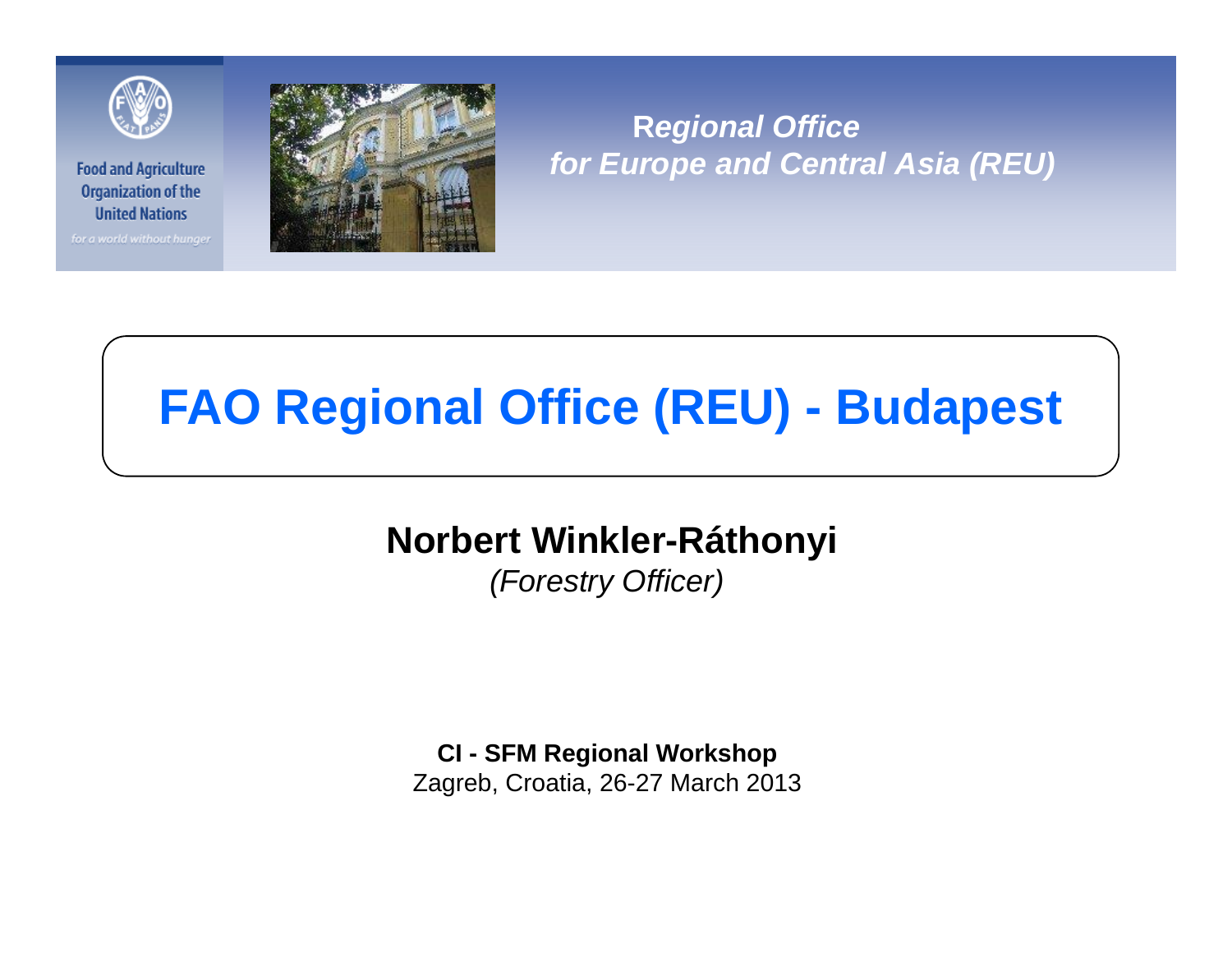

for a world without hunger



*Regional Office for Europe and Central Asia (REU)*

**FAO's mandate** is to raise levels of nutrition, improve agricultural productivity, better the lives of rural populations and contribute to the growth of the world economy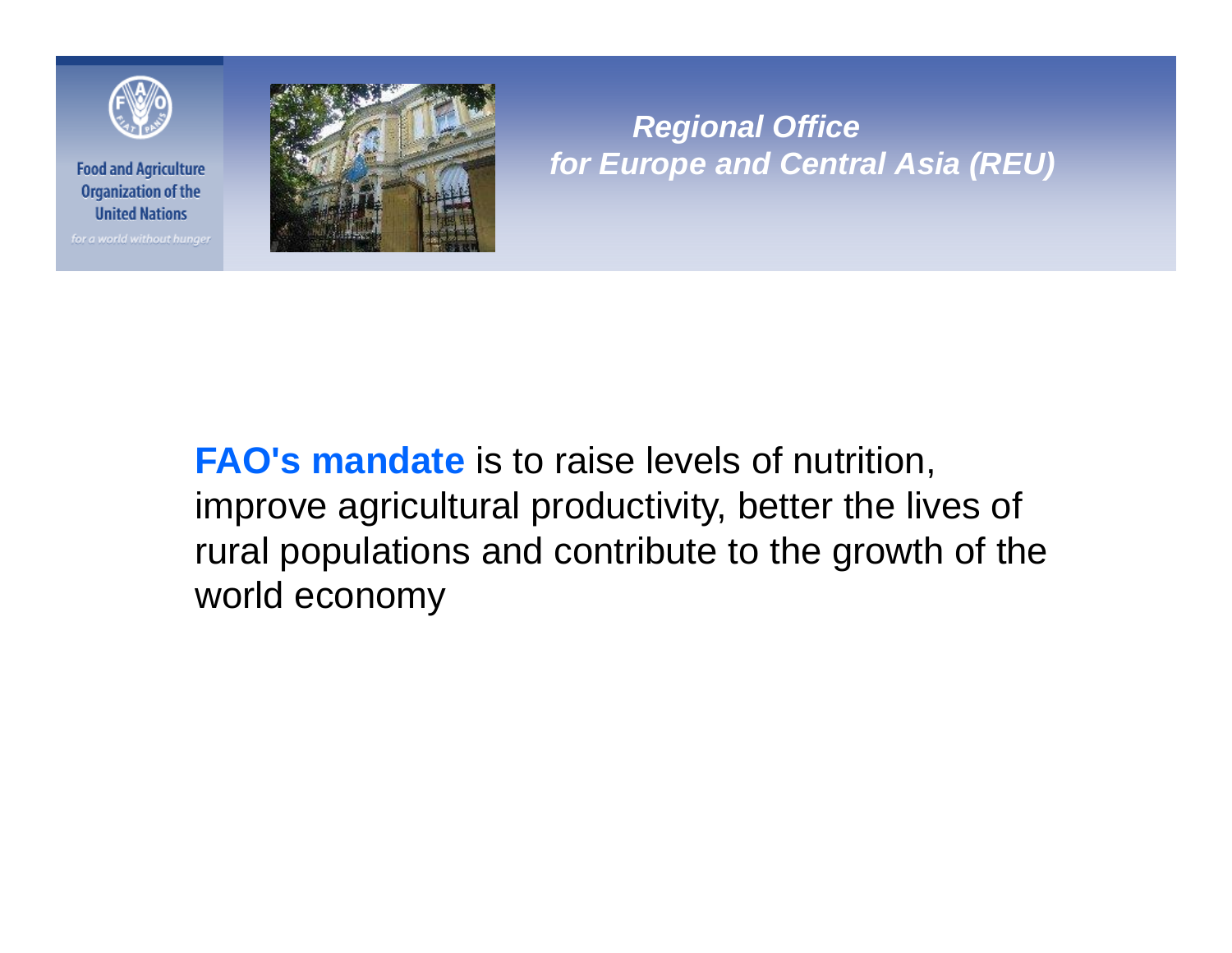# **Intergovernmental FAO bodies**

|                      | <b>FAO general</b>                                                   | <b>Forestry</b>                                                     | <b>Agriculture</b>                                   |
|----------------------|----------------------------------------------------------------------|---------------------------------------------------------------------|------------------------------------------------------|
| Global               | <b>FAO Conference and</b><br>Council                                 | <b>FAO Committee on</b><br><b>Forestry (COFO)</b>                   | <b>FAO Committee on</b><br><b>Agriculture (COAG)</b> |
| <b>Africa</b>        |                                                                      |                                                                     |                                                      |
| <b>Asia</b>          |                                                                      |                                                                     |                                                      |
| <b>Europe</b>        | <b>FAO Regional</b><br><b>Conference for Europe</b><br>(ERC)         | <b>European Forestry</b><br><b>Commission (EFC)</b>                 |                                                      |
| Latin-America        |                                                                      |                                                                     |                                                      |
| <b>Near-East</b>     | <b>FAO Regional</b><br><b>Conference for the Near</b><br>East (NERC) | <b>Near East Forestry and</b><br><b>Range Commission</b><br>(NEFRC) |                                                      |
| <b>North-America</b> |                                                                      |                                                                     |                                                      |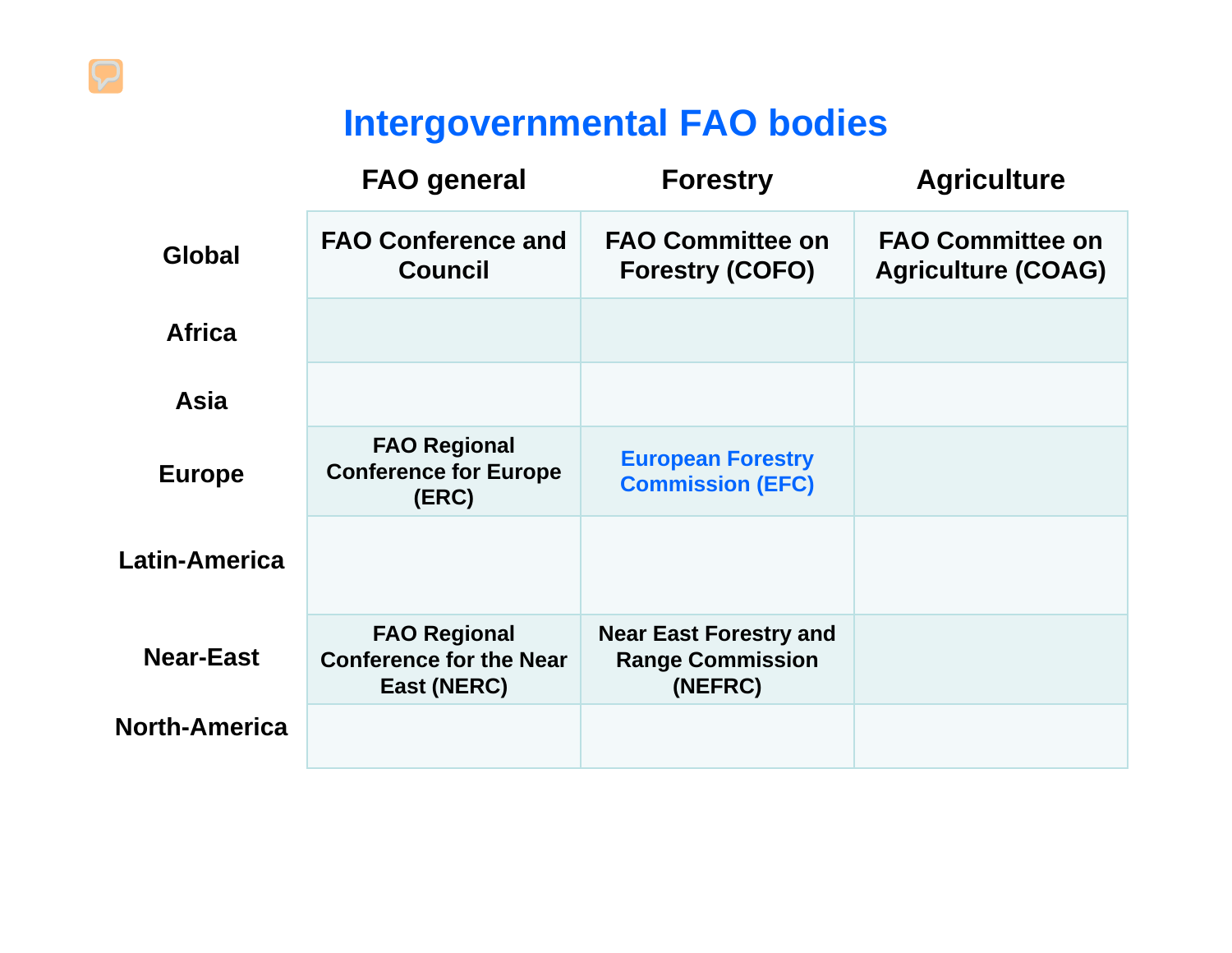

**Food and Agriculture Organization of the United Nations** 





#### *Regional Office for Europe and Central Asia (REU)*

#### **FAO Strategic objectives**:

- $\triangleright$  Eradicate hunger, food insecurity and malnutrition
- ¾ Increase and improve provision of goods and services from agriculture, forestry and fisheries in a sustainable manner
- $\triangleright$  Reduce rural poverty
- ¾ Enable more inclusive and efficient food and agricultural systems at local, national and international levels
- $\triangleright$  Increase the resilience of livelihoods to threats and crises

Cross-cutting themes – Gender / Governance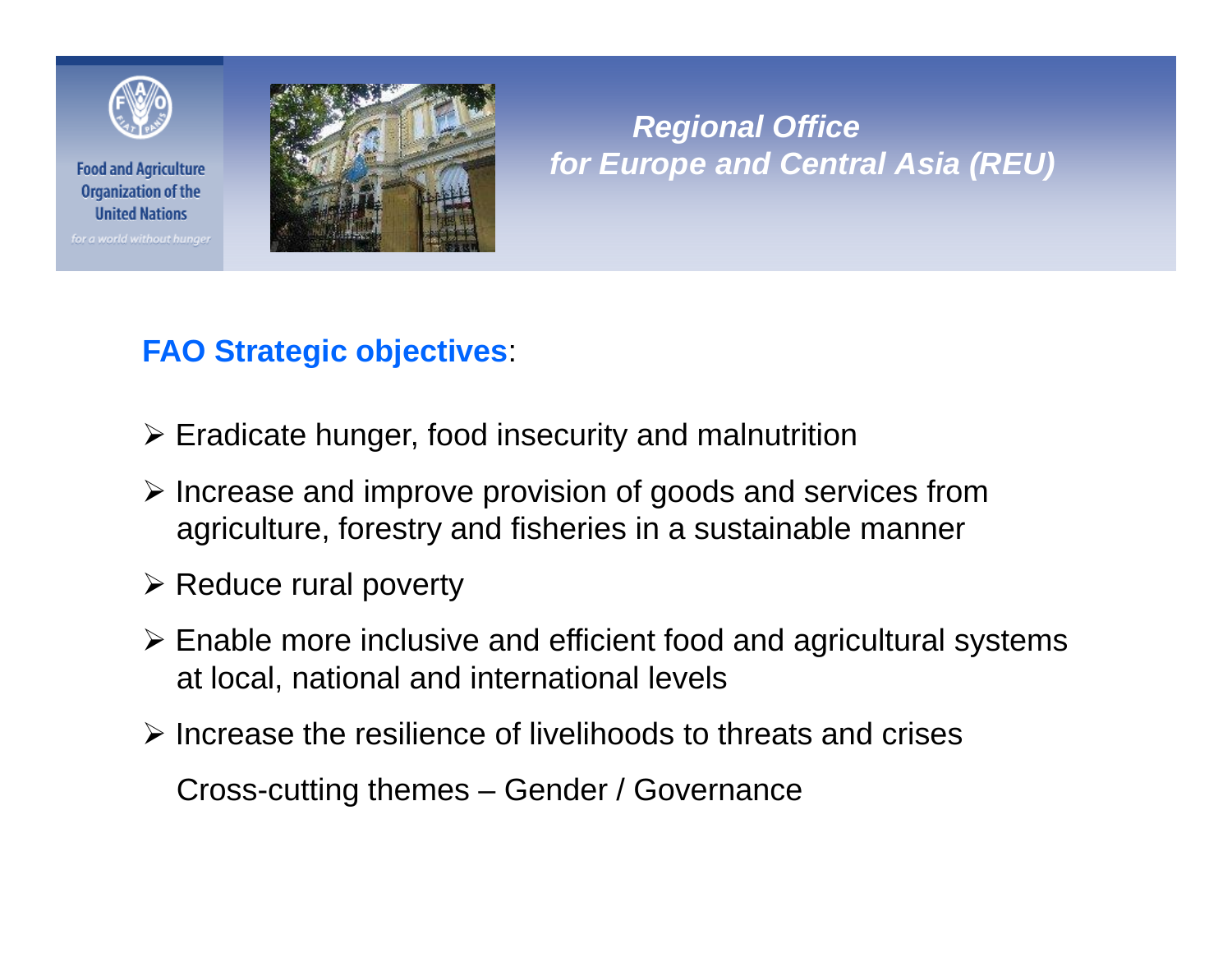## **Organizational structure of FAO**

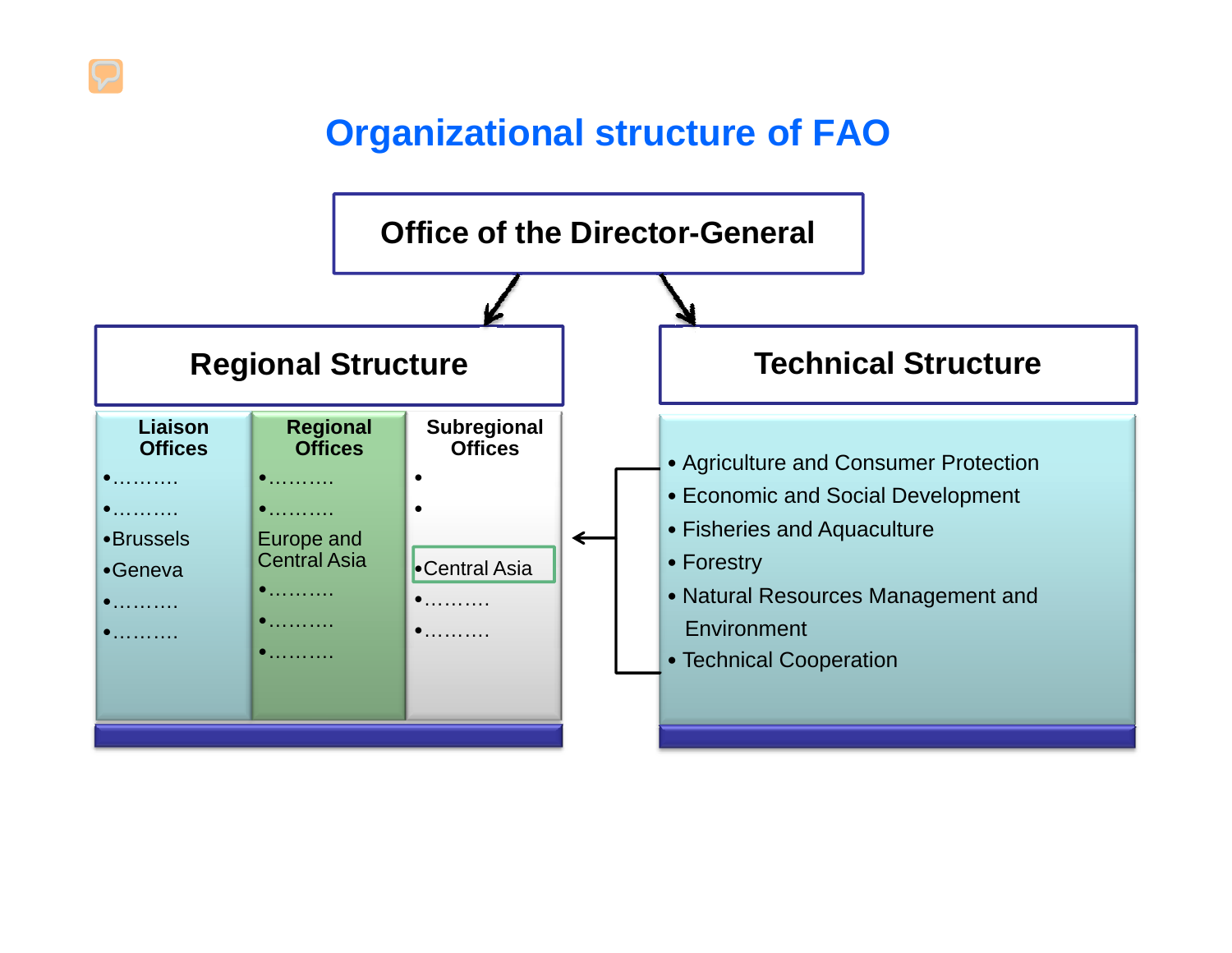

for a world without hunger



*Regional Office for Europe and Central Asia (REU)*

# **Decentralized FAO Offices in the Region**

## **Regional Office for Europe and Central Asia (REU)** *Budapest, Hungary*

## **Subregional Office for Central Asia (SEC)** *Ankara, Turkey*

# **Liaison Offices**

*Brussels, Belgium / Geneva, Switzerland*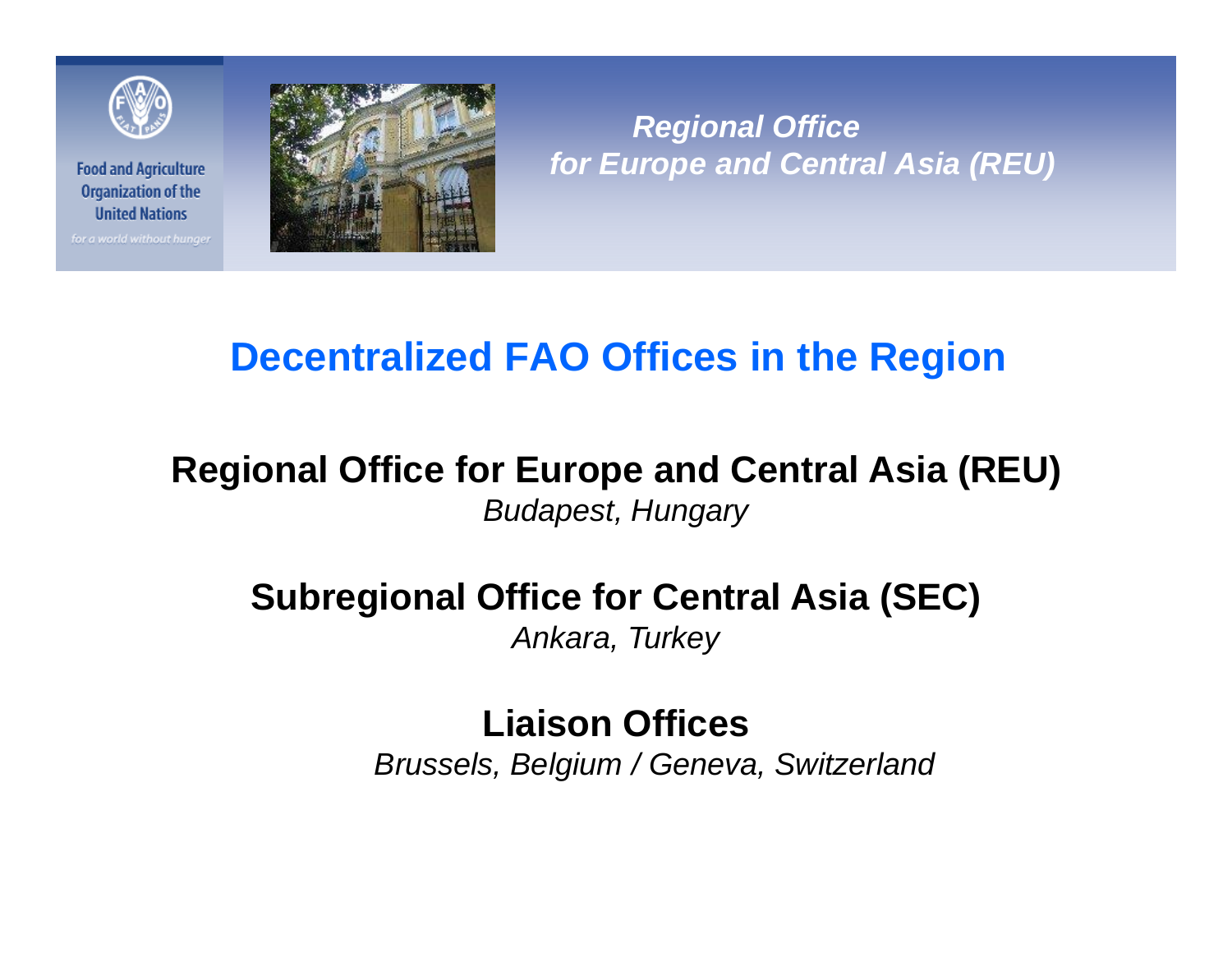

for a world without hunger



#### *Regional Office for Europe and Central Asia (REU)*



**FAO Member Countries** in Europe and Central Asia:

Albania, Andorra, Armenia, Austria, Azerbaijan, Belarus, Belgium, Bosnia and Herzegovina, Bulgaria, Croatia, Cyprus, Czech Republic, Denmark, Estonia, Finland, France, Georgia, Germany, Greece, Hungary, Iceland, Ireland, Israel, Italy, Kazakhstan, Kyrgyzstan, Latvia, Lithuania, Luxemburg, TFYR of Macedonia , Malta, Moldova, Monaco, Montenegro, Netherlands, Norway, Poland, Portugal, Romania, Russian Federation, San Marino, Serbia, Slovakia, Slovenia, Spain, Sweden, Switzerland, Tajikistan, Turkey, Turkmenistan, Ukraine, United Kingdom, Uzbekistan.

**Member Organization**: European Union.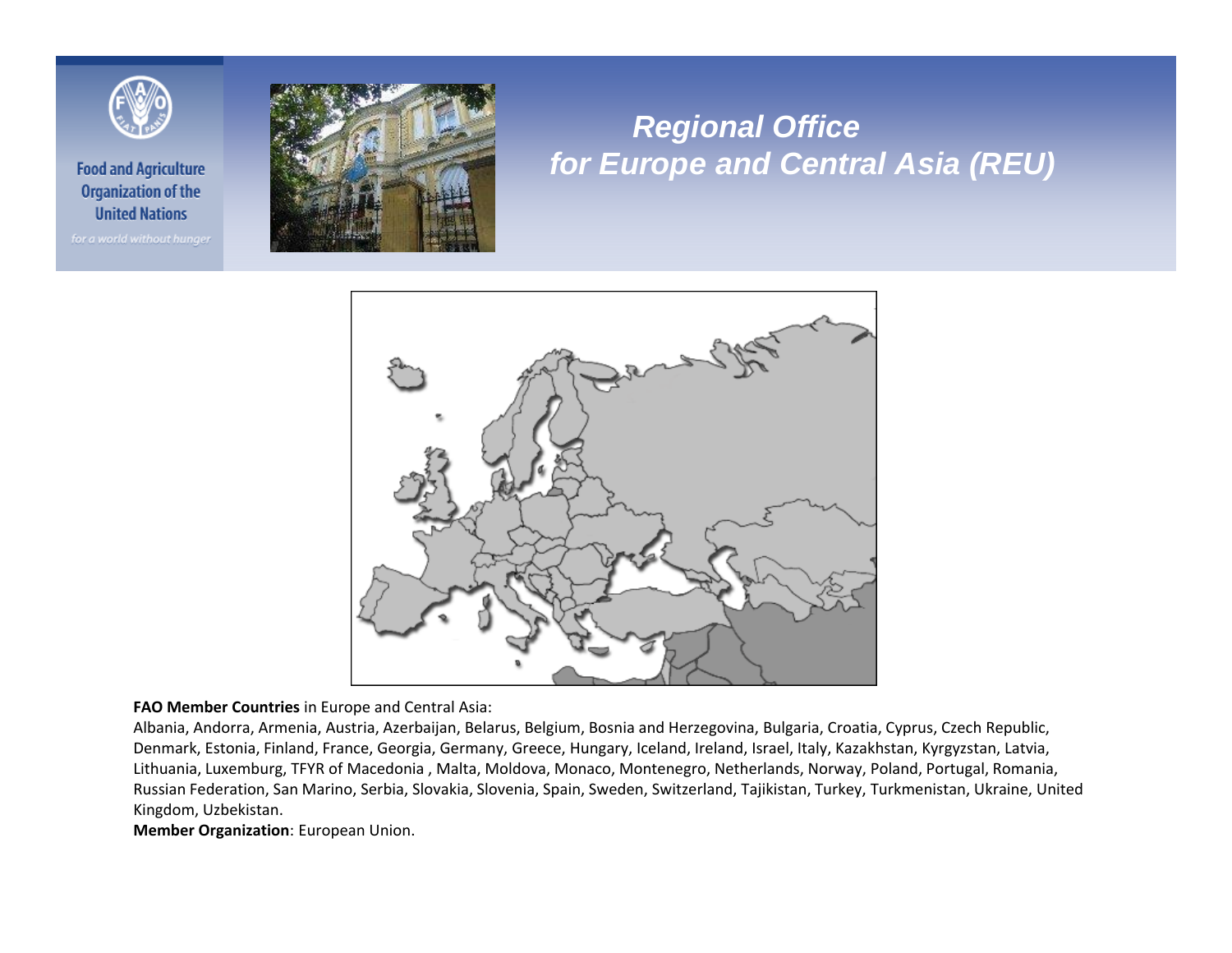

**Food and Agriculture Organization of the United Nations** 





#### *Regional Office for Europe and Central Asia (REU)*

#### **FAO Regional objectives (REU)**:

- $\triangleright$  Strengthening food security and nutrition
- $\triangleright$  Policy advice to governments in support of sustainable intensification for small farms
- ¾ Natural resource management, including climate change mitigation and adaptation
- ¾ Control of animal, plant and foodborne pests and diseases
- ¾ Policy and institutional support for entry of Member States into regional and global trade and standard-setting bodies and organizations of regional economic cooperation
- ¾ Supporting and building global and regional public goods through applied research in the areas of food, agriculture, fisheries and forestry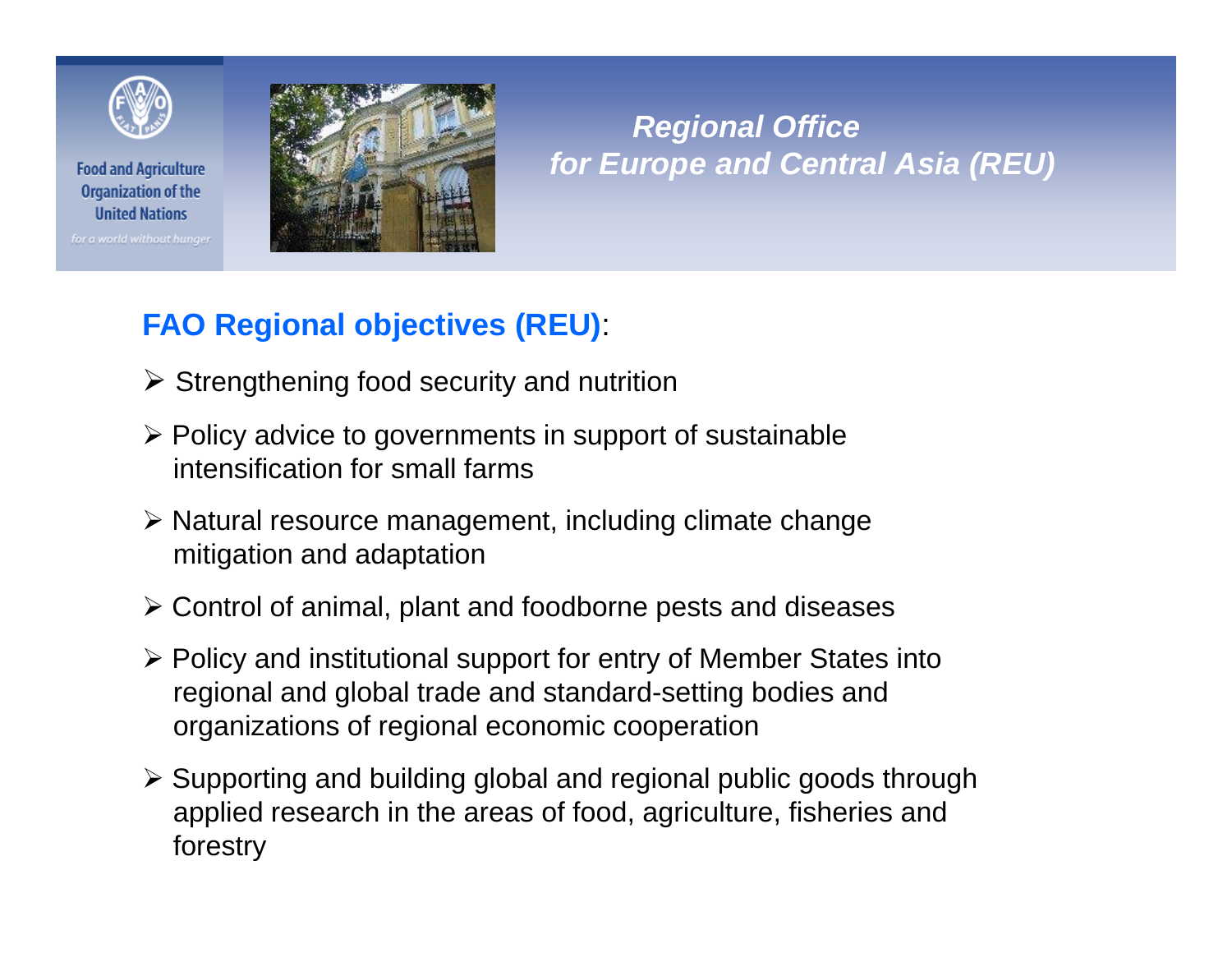

**Food and Agriculture Organization of the United Nations** 

for a world without hunger



#### *Regional Office for Europe and Central Asia (REU)*

# **REU Activity Areas**

- **□ Agribusiness and Enterprise Development**
- Agricultural Economy / Policy / Research and Biotechnology
- **□** Animal Health and Production
- **□ Plant Production and Protection**
- **□ Fishery**
- $\Box$  Forestry

**□Food Safety and Consumer Protection** □Gender

□Information and Knowledge Management

Land Tenure and Rural Development

**□Prevention and disposal of obsolete pesticides** 

**O**Statistics

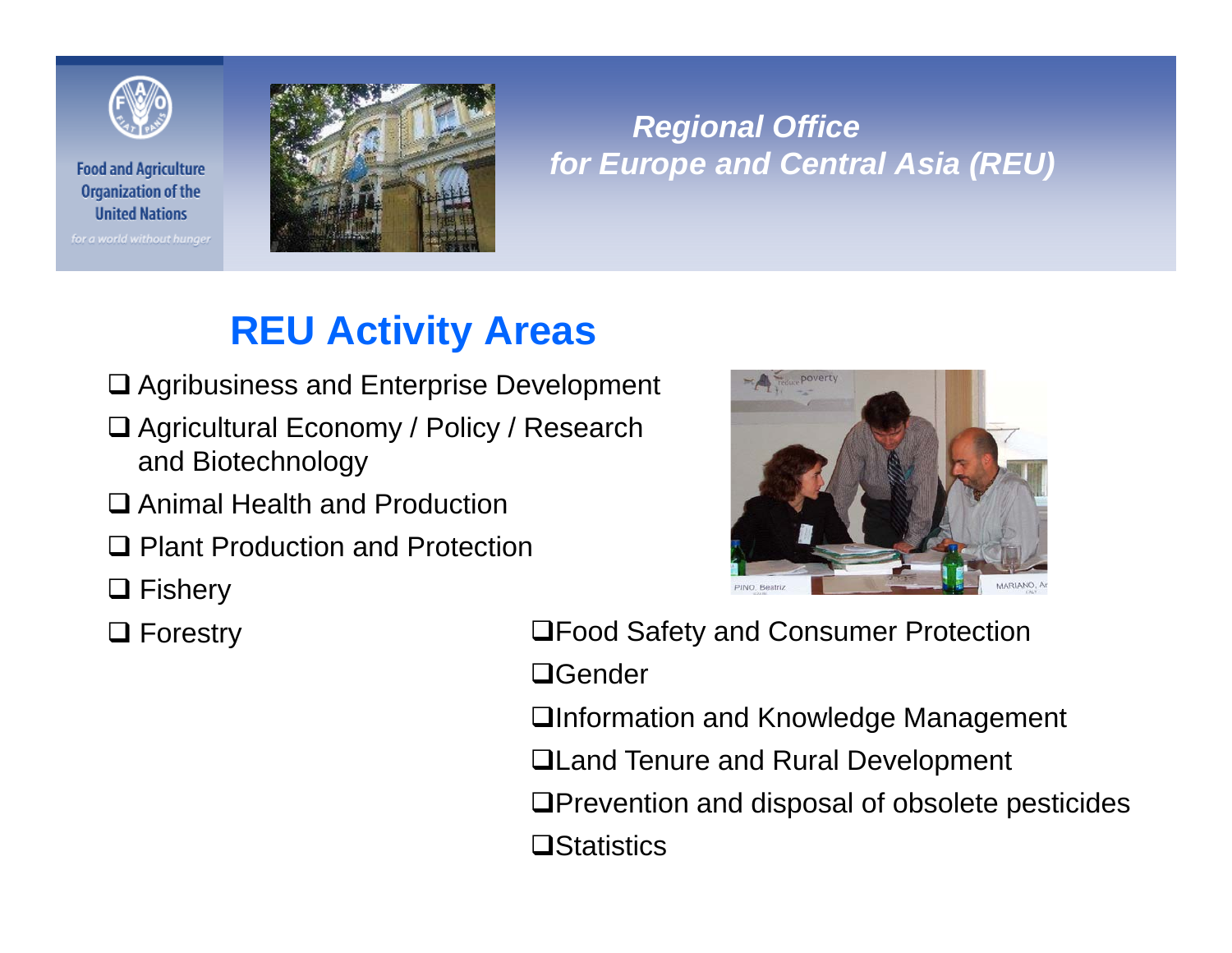## **FAO technical assistance to countries**

# **Regular Programme**

- Technical Cooperation Programme (TCP)
- Special Programme of Food Security

# **Extra- budgetary programme**

- Government Cooperative Programme (GCP)
- Unilateral Trust Fund (UTF)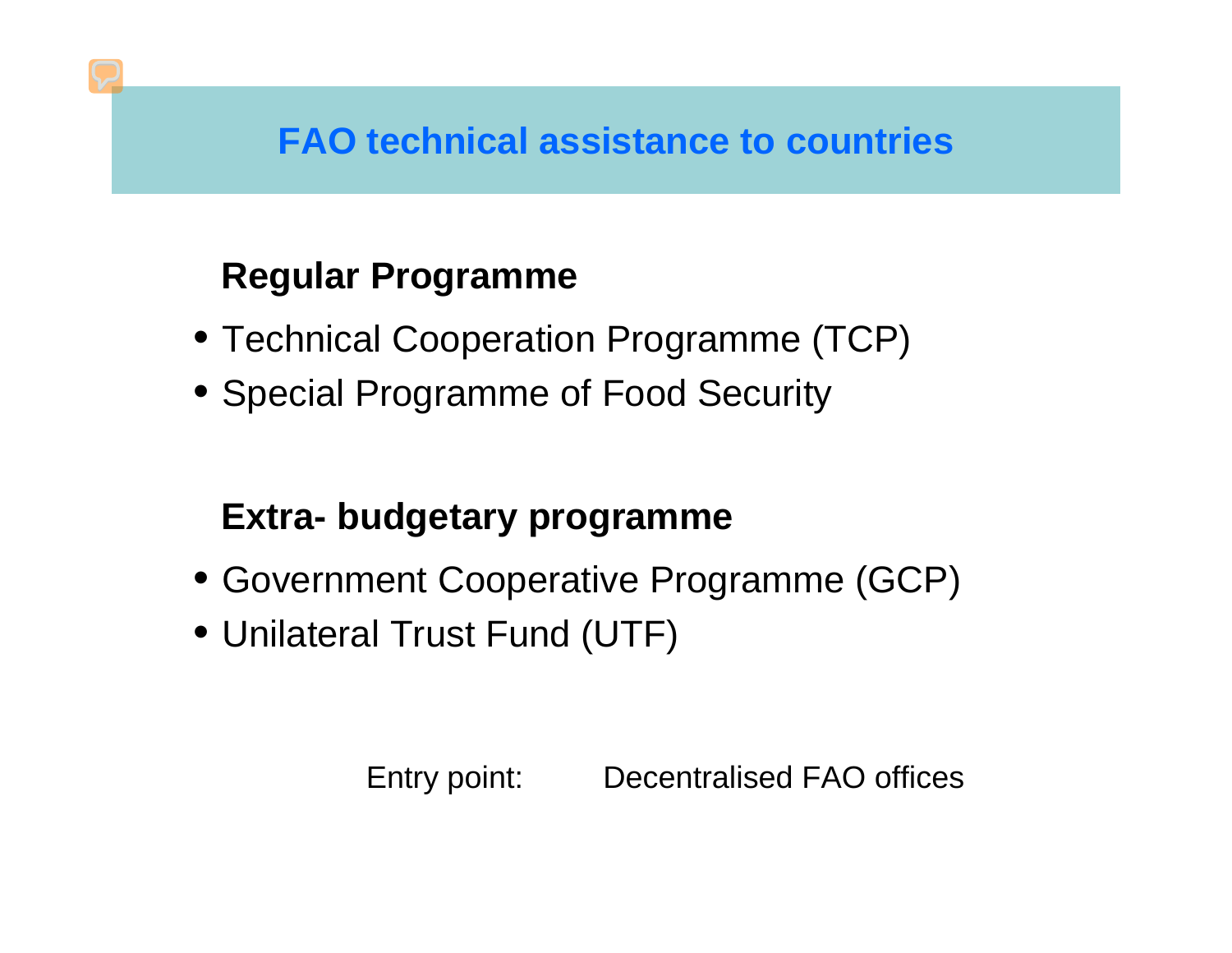## **Forestry - Europe and Central Asia Region**

|                         | <b>Forest</b><br>cover | <b>Other</b><br>wooded<br>land | <b>Annual</b><br>change<br>$(20 \text{ years})$ | Growing<br>stock     |
|-------------------------|------------------------|--------------------------------|-------------------------------------------------|----------------------|
| <b>FAO REU</b>          | 38%                    | 5%                             | $+0.08\%$                                       | $111 \text{ m}$ 3/ha |
| <b>REU Europe</b>       | 45%                    | 5%                             | $+0.08\%$                                       | $111 \text{ m}$ 3/ha |
| <b>REU Central Asia</b> | 6%                     | 6%                             | $+0.34\%$                                       | $95 \text{ m}$ 3/ha  |

Data source: GFRA, 2010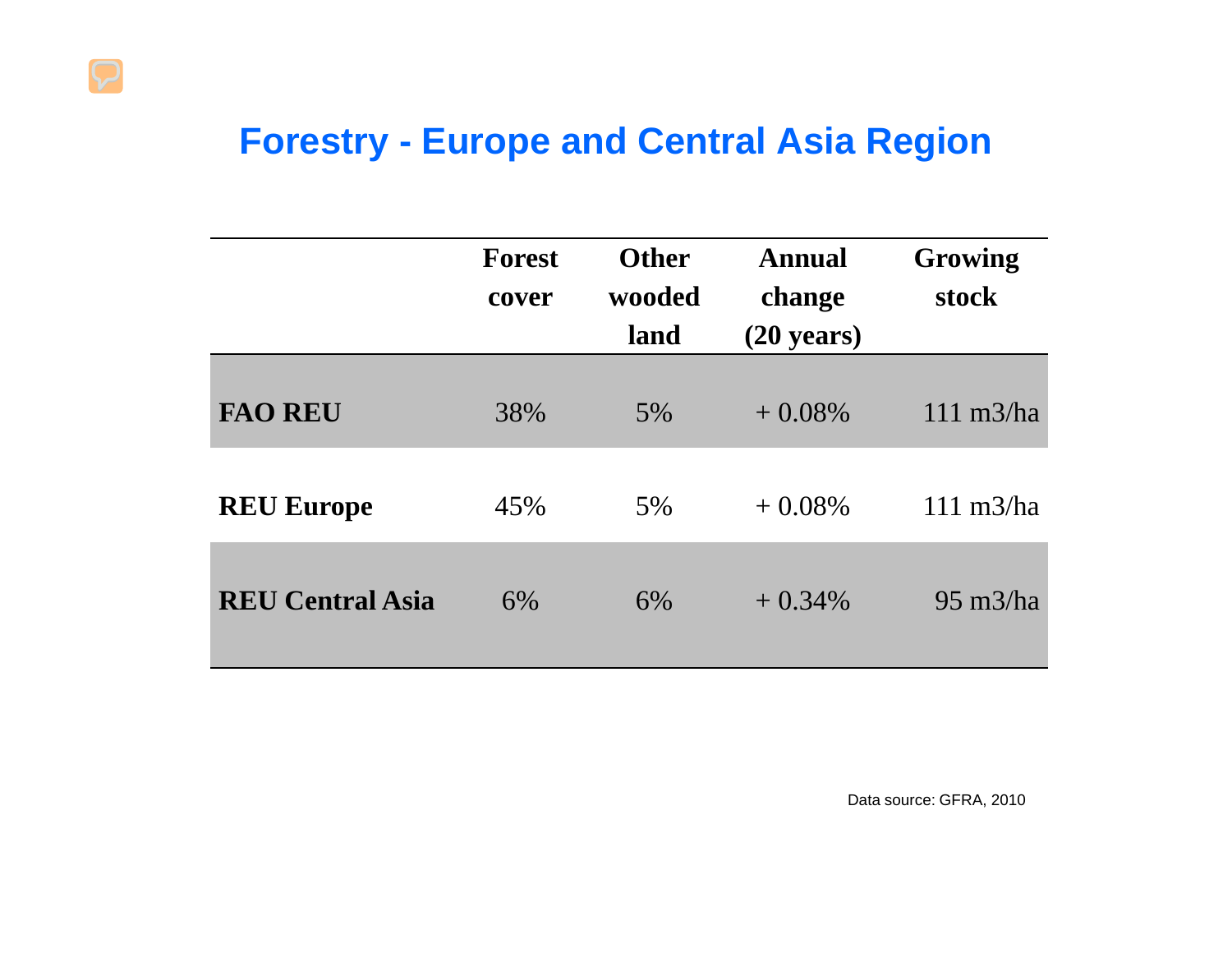## **Challenges & opportunities for Forestry**

#### **REU Europe**

- $\bullet$ Ensure sustainable wood mobilization
- •Maintain active management of forest

#### **REU Central Asia**

- $\bullet$  Strengthen roles of forests and trees to:
	- combat desertification
	- restore and sustainably manage mountain watersheds
	- conserve riparian (tugai) forests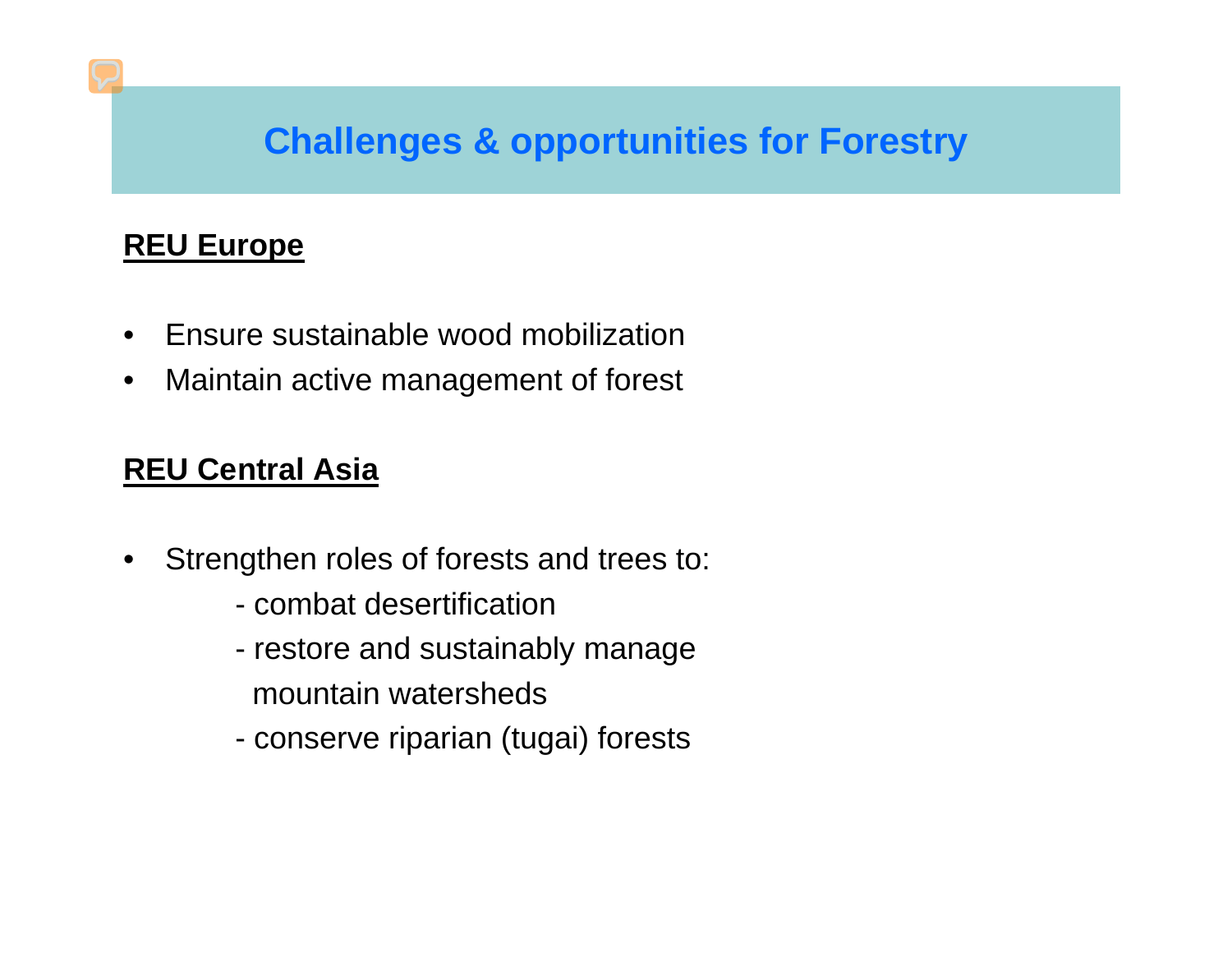# **FAO REU assistance to Western Balkans (2013)**

- $\bullet$  **2011-2014**: Support to Implementation of the Forest Policy and Strategy in Kosovo (GCP/KOS/005/FIN)
- **2013-2013**: Woodfuel Integrated Supply and Demand Overview Mapping (WISDOM) for Montenegro (GCP/MNE/001/LUX)
- $\bullet$  **2013-2015**: Assistance for the development of forest infrastructure planning and construction in Serbia (TCP/SRB/3401)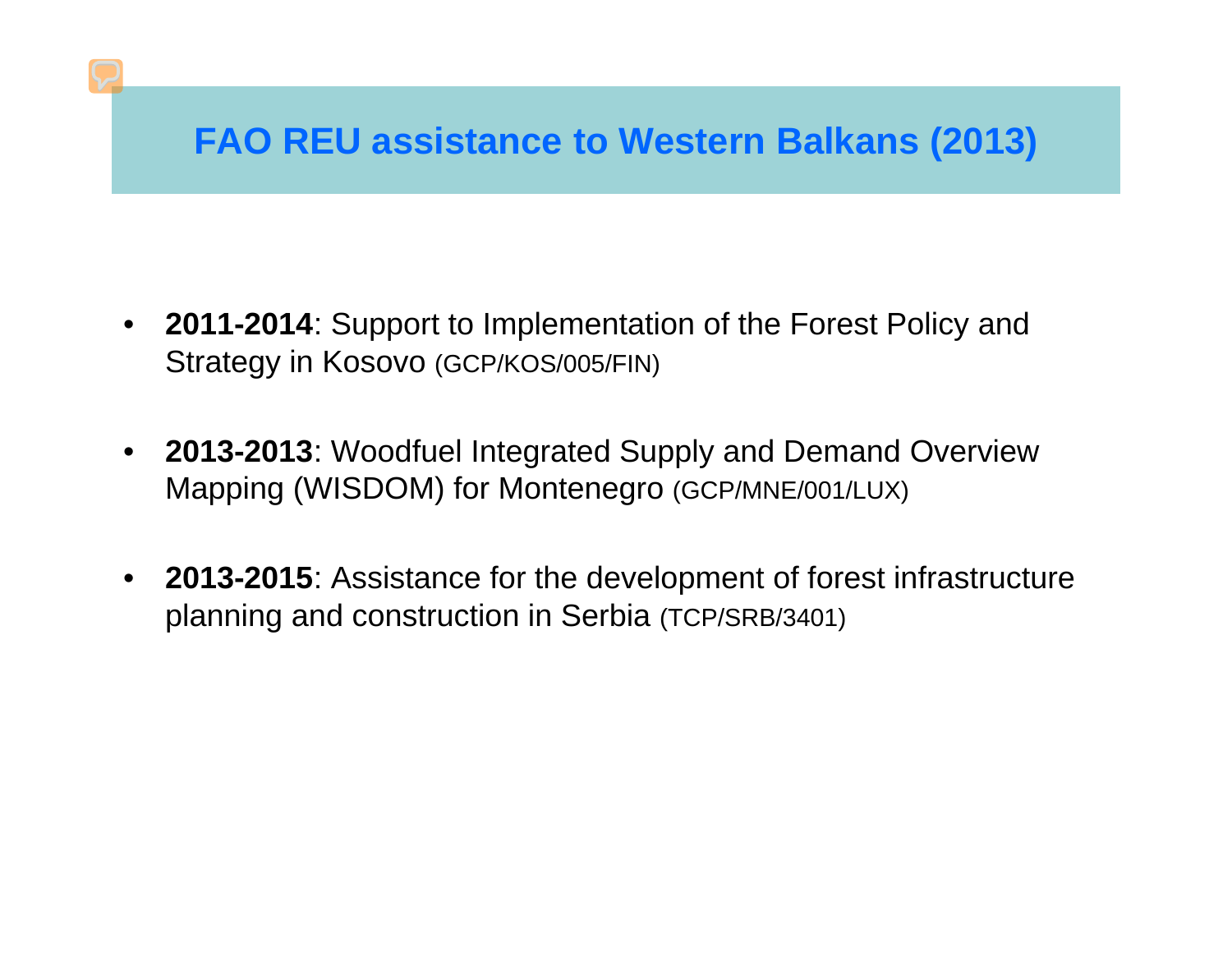# **FAO REU assistance to Western Balkans (2013)**

#### • *(2013-2015)*

Using wood energy to improve sustainable economic rural development and meet the 2020 renewable energy targets for the Western Balkans (TCP/RER/617220 )

#### • *(2013-2015)*

Adaptation to and mitigation of climate change in forests and forestry of Southeast Europe (TCP/RER/617254)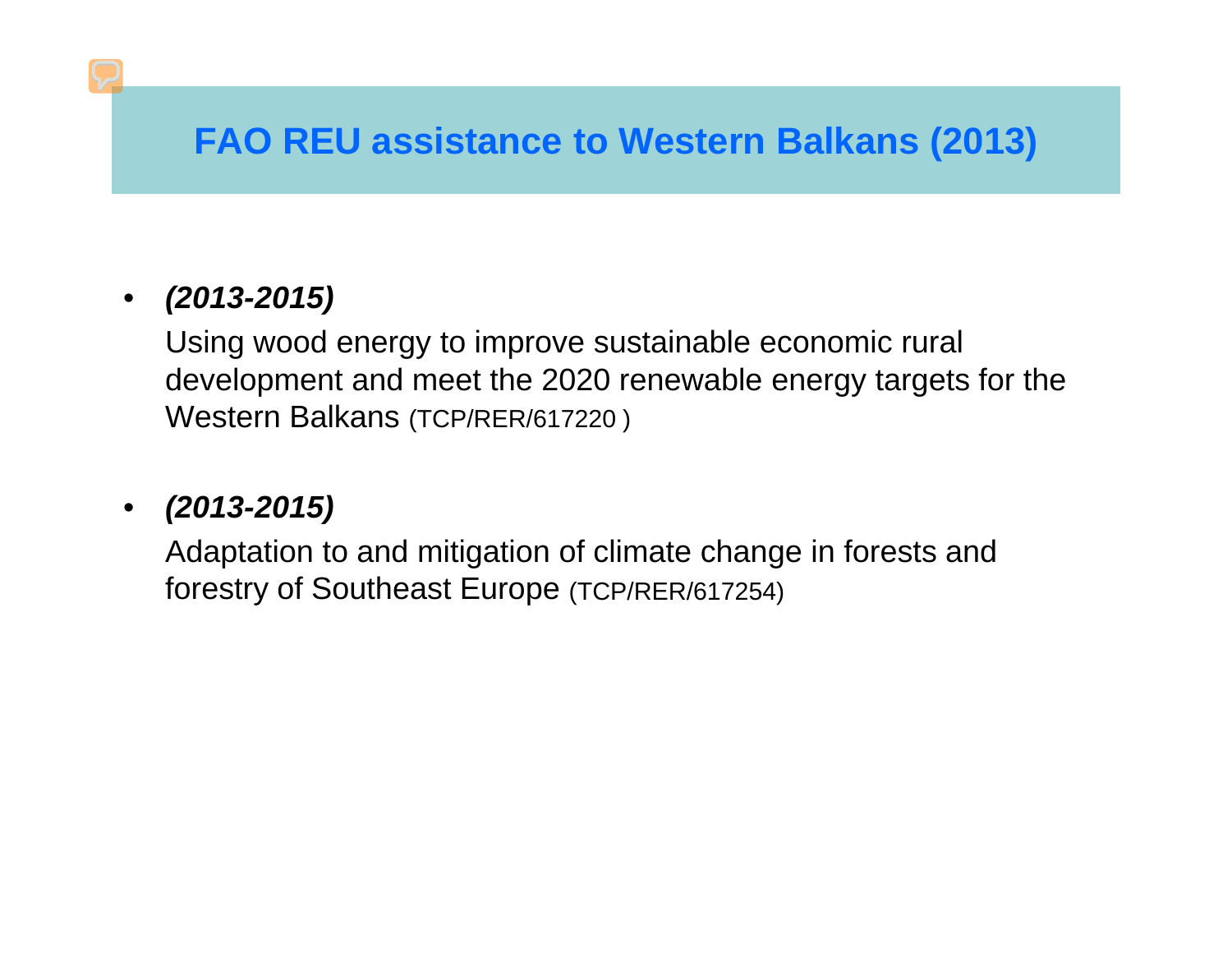## **FAO REU support to Western Balkans (2013)**

- **26-27 March**: Implementing C&I for sustainable forest management Regional workshop (EFI, Forest Europe, FAO), Zagreb, Croatia
- **15-18 April**: Implementation of Phytosanitary Standards in Forestry Regional capacity development workshop for SEE countries (FAO, EPPO), Sarajevo, Bosnia and Herzegovina

**2nd half 2013**: Organisational development of public forestry administrations in the region in response to changing demands on forests and their governance - Ukraine

**2nd half 2013**: Integrating climate change issues into national forest programmes for SFM - Uzbekistan or Kazakhstan

**-**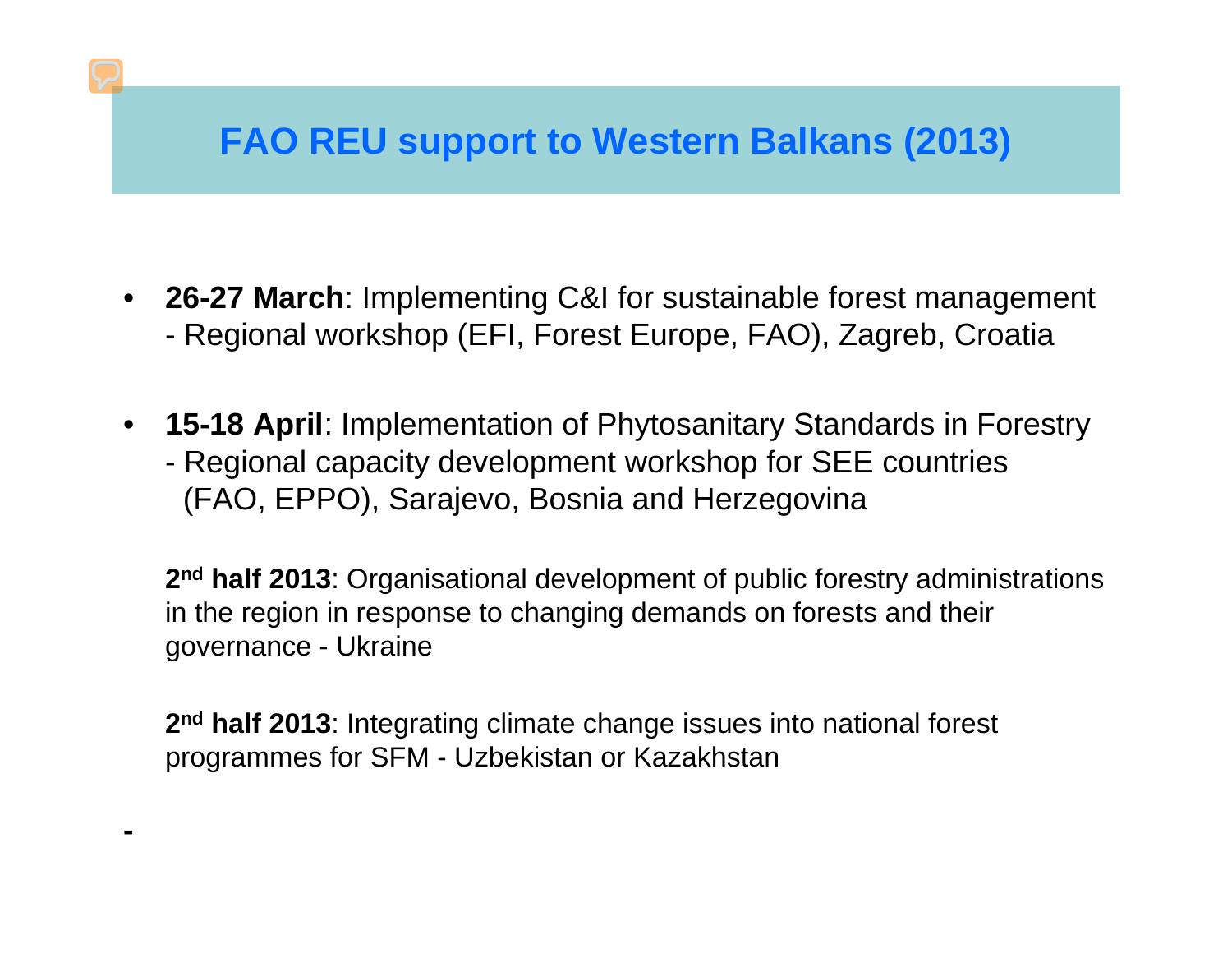## **Building partnerships in the region**